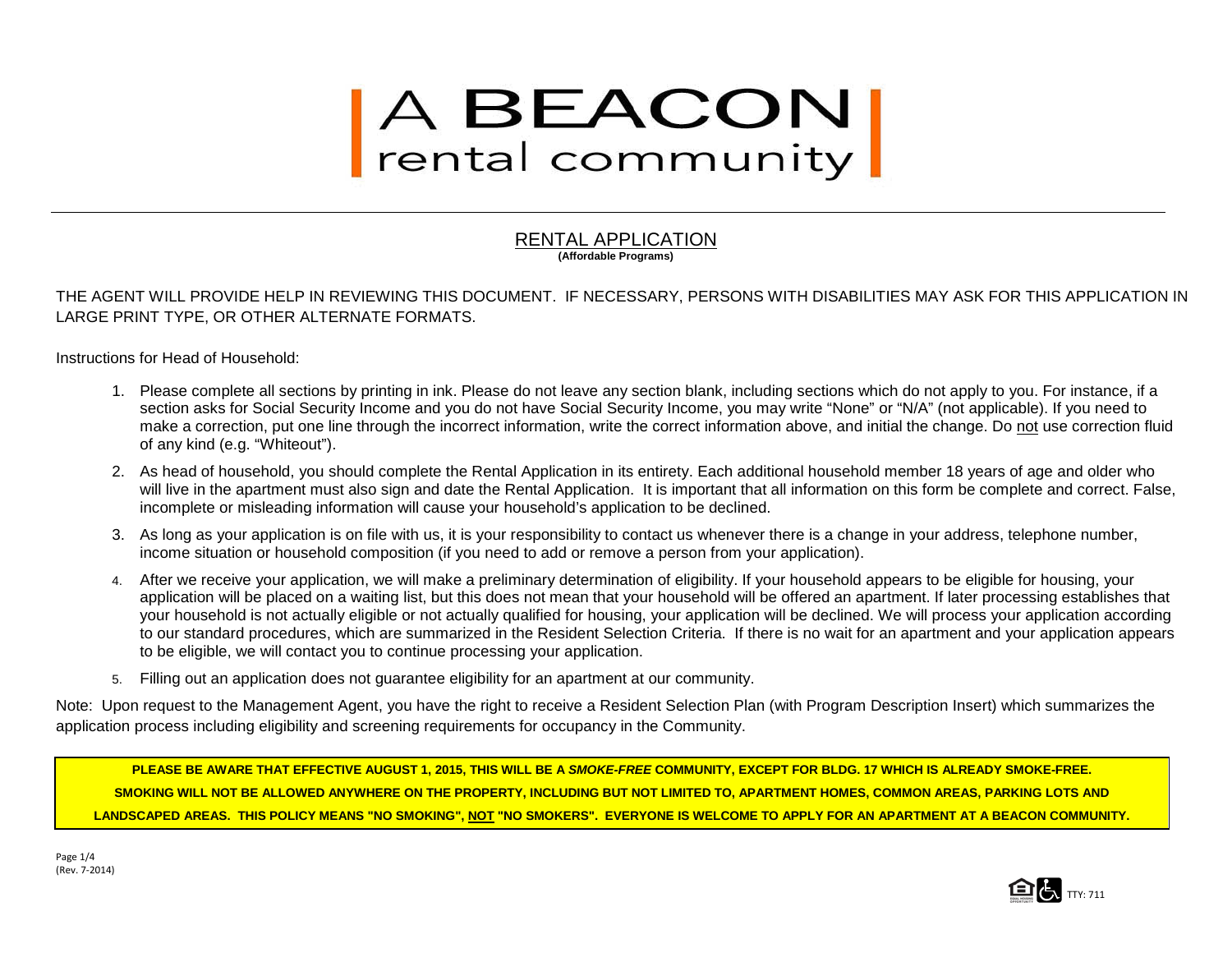

This is an important document, if you require interpretation, please call the telephone number below or come to our Leasing and Management Center.

Este es un documento importante. Si necesita interpretación, por favor llame al número de teléfono que aparece abajo o visite nuestras oficinas.

這是一份非常重要的文件。如果您需要翻譯服務,請撥下面的電話或前往我們的辦公室。

Este é um documento importante. Caso precise de interpretação, por favor chame o número de telefone abaixo, ou compareça aos nossos escritórios.

Это важный документ. Если Вам требуется перевод, пожалуйста, позвоните нам (телефонный номер ниже). Или придите в наш офис.

Đây là một tài liệu quan trọng. Nếu quý vị cần phiên dịch, vui lòng hãy gọi cho số điện thoại bên dưới hoặc đến các văn phòng của chúng tôi.

## **េនះគឺ�ឯក�រសំ�ន់មួយ។ ក� �ងករណីយេ�កអ�ក �ំ�ច់្រត�វចង់�ន�របកែ្រប សូ មទូ រស័ព� េលខ�ងេ្រ�មេនះមក�ន់ ឬអញ្ជើញទាក់ទង**ឌោយផ្ទាល់នៅការិយាល័យយើងខំ។

Sa a se yon dokiman enpòtan. Si ou bezwen entèpretasyon, tanpri rele nimewo telefòn ki anba la a oswa vini nan biwo nou. Tani waa dokumenti muhiim ah. Haddii aad rabto tarjumad, fadlan wac lambarka hoos ku qoran ama imow xafiisyadayad.

> ھذه وثیقة مھمة. إذا كنت بحاجة إلى ترجمة فوریة، یرجى الاتصال على رقم الھاتف المذكور أدناه، أو تفضل بزیارتنا في مكاتبنا.

این یک سند بسیار مھم است. اگر بھ ترجمھ آن نیاز دارید، لطفا با شماره تلفن زیر تماس بگیرید یا بھ دفتر ما مراجعھ کنید.

Telephone Number: 781.593.1080

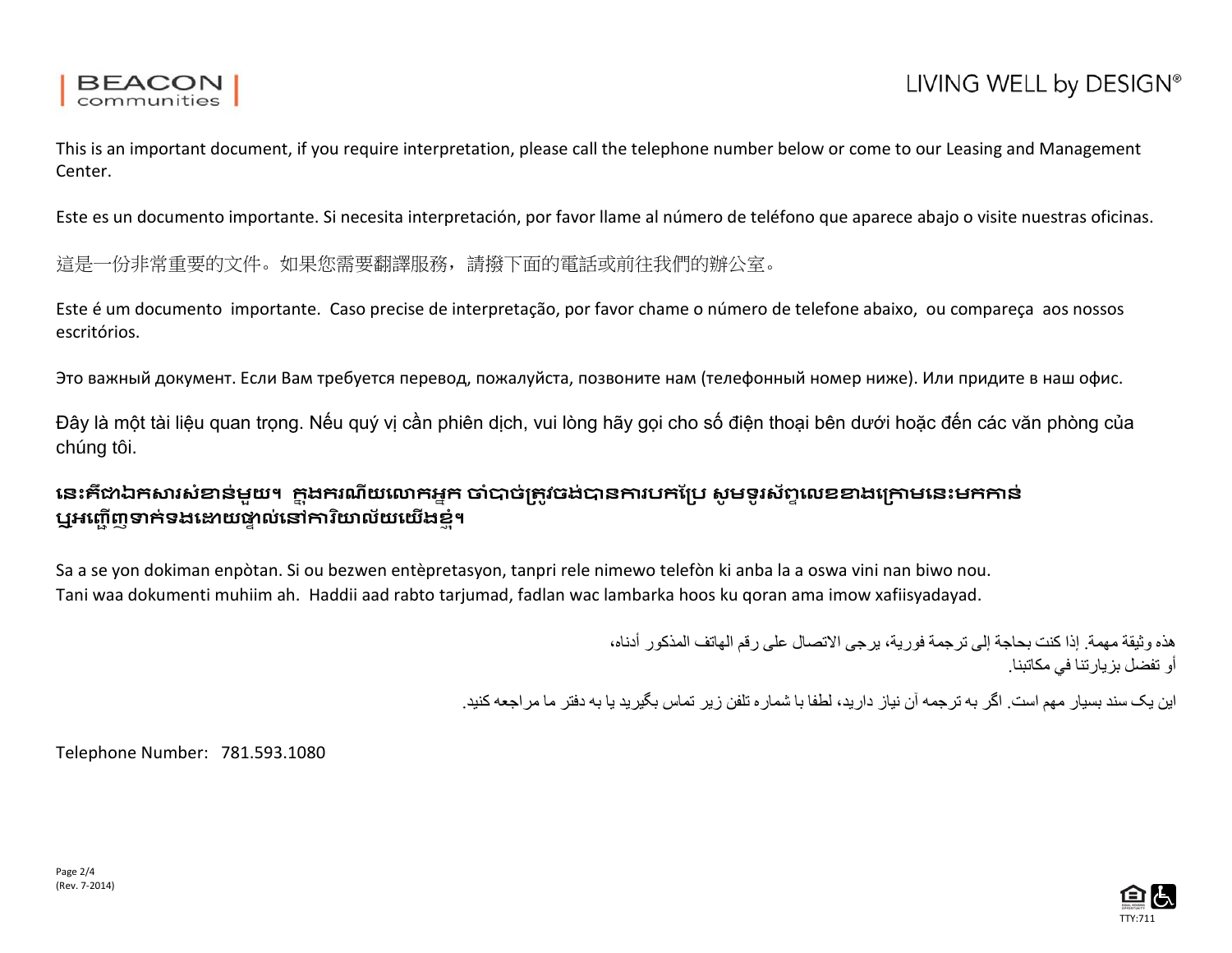# **Rental Application**

*Name of Community Desired***: St. Stephen's Tower**

This form must be filled out in English. Please print neatly in ink. All fields are required. Read the instructions on the facing page before completing each item.

| 1. Name and address of head of household (HOH)                                                                                  |                                                                                                                                                                                                                                                                                 |                                                                                    |                             |                                                     | 2. How many bedrooms does the<br>household request? |                      |                                     | 5. List all the states where all household<br>members have lived                                                                                                                           |                               |                                                |  |
|---------------------------------------------------------------------------------------------------------------------------------|---------------------------------------------------------------------------------------------------------------------------------------------------------------------------------------------------------------------------------------------------------------------------------|------------------------------------------------------------------------------------|-----------------------------|-----------------------------------------------------|-----------------------------------------------------|----------------------|-------------------------------------|--------------------------------------------------------------------------------------------------------------------------------------------------------------------------------------------|-------------------------------|------------------------------------------------|--|
|                                                                                                                                 | Middle Initial<br>Last Name<br><b>First Name</b>                                                                                                                                                                                                                                |                                                                                    |                             |                                                     |                                                     |                      |                                     |                                                                                                                                                                                            |                               |                                                |  |
|                                                                                                                                 |                                                                                                                                                                                                                                                                                 |                                                                                    |                             | 3. How many children under 18 in<br>your household? |                                                     |                      |                                     | 6a. Have you or any household member been<br>convicted of, pled guilty or no contest to a<br>Felony, Drug-related criminal offense or Sexual<br>$\Box$ Yes $\Box$ No                       |                               |                                                |  |
| <b>Mailing Address</b><br>Apt. #                                                                                                |                                                                                                                                                                                                                                                                                 |                                                                                    |                             |                                                     |                                                     |                      | offense?                            |                                                                                                                                                                                            |                               |                                                |  |
| City                                                                                                                            |                                                                                                                                                                                                                                                                                 | State                                                                              | ZIP                         | 4. Is a pet a member of your                        |                                                     |                      |                                     |                                                                                                                                                                                            |                               |                                                |  |
|                                                                                                                                 | $\Box$ Home $\Box$ Cell $\Box$ Work<br>$\sim$                                                                                                                                                                                                                                   |                                                                                    |                             |                                                     | household?                                          | $\Box$ Yes $\Box$ No |                                     | 6b. Are you or any household member required<br>to register as a Sex Offender for any duration?                                                                                            |                               |                                                |  |
|                                                                                                                                 | Area Code                                                                                                                                                                                                                                                                       | <b>Telephone Number</b>                                                            |                             |                                                     |                                                     |                      | $\Box$ Yes $\Box$ No                |                                                                                                                                                                                            |                               |                                                |  |
|                                                                                                                                 |                                                                                                                                                                                                                                                                                 |                                                                                    |                             |                                                     |                                                     |                      |                                     | If yes, for which states:                                                                                                                                                                  |                               |                                                |  |
|                                                                                                                                 | Email                                                                                                                                                                                                                                                                           |                                                                                    |                             |                                                     |                                                     |                      |                                     |                                                                                                                                                                                            |                               |                                                |  |
| 7. Do you have a vehicle?<br>$\Box$ Yes $\Box$ No<br>8. Does the HOH have a Housing Choice<br>Voucher?                          |                                                                                                                                                                                                                                                                                 |                                                                                    |                             | $\Box$ Yes $\Box$ No                                |                                                     |                      |                                     | 9. Disability Do you need any specific features or unit designs, such as, wheelchair<br>accessibility, visual aids (Braille), or apparatus for hearing assistance?<br>$\Box$ Yes $\Box$ No |                               |                                                |  |
| Model: ___________________________ Color:_____                                                                                  |                                                                                                                                                                                                                                                                                 |                                                                                    |                             |                                                     |                                                     |                      |                                     |                                                                                                                                                                                            |                               |                                                |  |
|                                                                                                                                 |                                                                                                                                                                                                                                                                                 | 10. List others who will live with you. Include unborn children and live-in-aides. |                             |                                                     |                                                     |                      |                                     |                                                                                                                                                                                            |                               |                                                |  |
|                                                                                                                                 |                                                                                                                                                                                                                                                                                 |                                                                                    |                             |                                                     |                                                     |                      |                                     |                                                                                                                                                                                            |                               |                                                |  |
| #                                                                                                                               | <b>Relation</b>                                                                                                                                                                                                                                                                 | <b>Last Name</b>                                                                   | First Name + Middle Initial |                                                     | <b>Social Security Number</b>                       |                      | <b>Birthdate</b><br>(mm / dd / yyy) | Disabled?<br>(Y/N)                                                                                                                                                                         | Student?<br>$(Y/N)$ (FT / PT) | <b>US</b><br>Veteran<br><b>Status</b><br>(Y/N) |  |
|                                                                                                                                 |                                                                                                                                                                                                                                                                                 |                                                                                    |                             |                                                     |                                                     |                      |                                     |                                                                                                                                                                                            |                               |                                                |  |
| $\mathbf{1}$                                                                                                                    | Self                                                                                                                                                                                                                                                                            |                                                                                    |                             |                                                     |                                                     |                      |                                     |                                                                                                                                                                                            |                               |                                                |  |
| $\sqrt{2}$                                                                                                                      |                                                                                                                                                                                                                                                                                 |                                                                                    |                             |                                                     |                                                     |                      |                                     |                                                                                                                                                                                            |                               |                                                |  |
| $\mathbf 3$                                                                                                                     |                                                                                                                                                                                                                                                                                 |                                                                                    |                             |                                                     |                                                     |                      |                                     |                                                                                                                                                                                            |                               |                                                |  |
| $\overline{\mathbf{4}}$                                                                                                         |                                                                                                                                                                                                                                                                                 |                                                                                    |                             |                                                     |                                                     |                      |                                     |                                                                                                                                                                                            |                               |                                                |  |
| 5                                                                                                                               |                                                                                                                                                                                                                                                                                 |                                                                                    |                             |                                                     |                                                     |                      |                                     |                                                                                                                                                                                            |                               |                                                |  |
| 6                                                                                                                               |                                                                                                                                                                                                                                                                                 |                                                                                    |                             |                                                     |                                                     |                      |                                     |                                                                                                                                                                                            |                               |                                                |  |
| $\overline{7}$                                                                                                                  |                                                                                                                                                                                                                                                                                 |                                                                                    |                             |                                                     |                                                     |                      |                                     |                                                                                                                                                                                            |                               |                                                |  |
| 8                                                                                                                               |                                                                                                                                                                                                                                                                                 |                                                                                    |                             |                                                     |                                                     |                      |                                     |                                                                                                                                                                                            |                               |                                                |  |
| Do you anticipate a change in your household composition in the next 12 months? $\Box$ Yes $\Box$ No<br>flyes, please e xplain: |                                                                                                                                                                                                                                                                                 |                                                                                    |                             |                                                     |                                                     |                      |                                     |                                                                                                                                                                                            |                               |                                                |  |
|                                                                                                                                 | I understand that this community will become a smoke-free community effective August 1, 2015 which means that smoking is prohibited in the individual apartments, interior and<br>exterior common areas and any and all locations of this community._____________(Initial here) |                                                                                    |                             |                                                     |                                                     |                      |                                     |                                                                                                                                                                                            |                               |                                                |  |

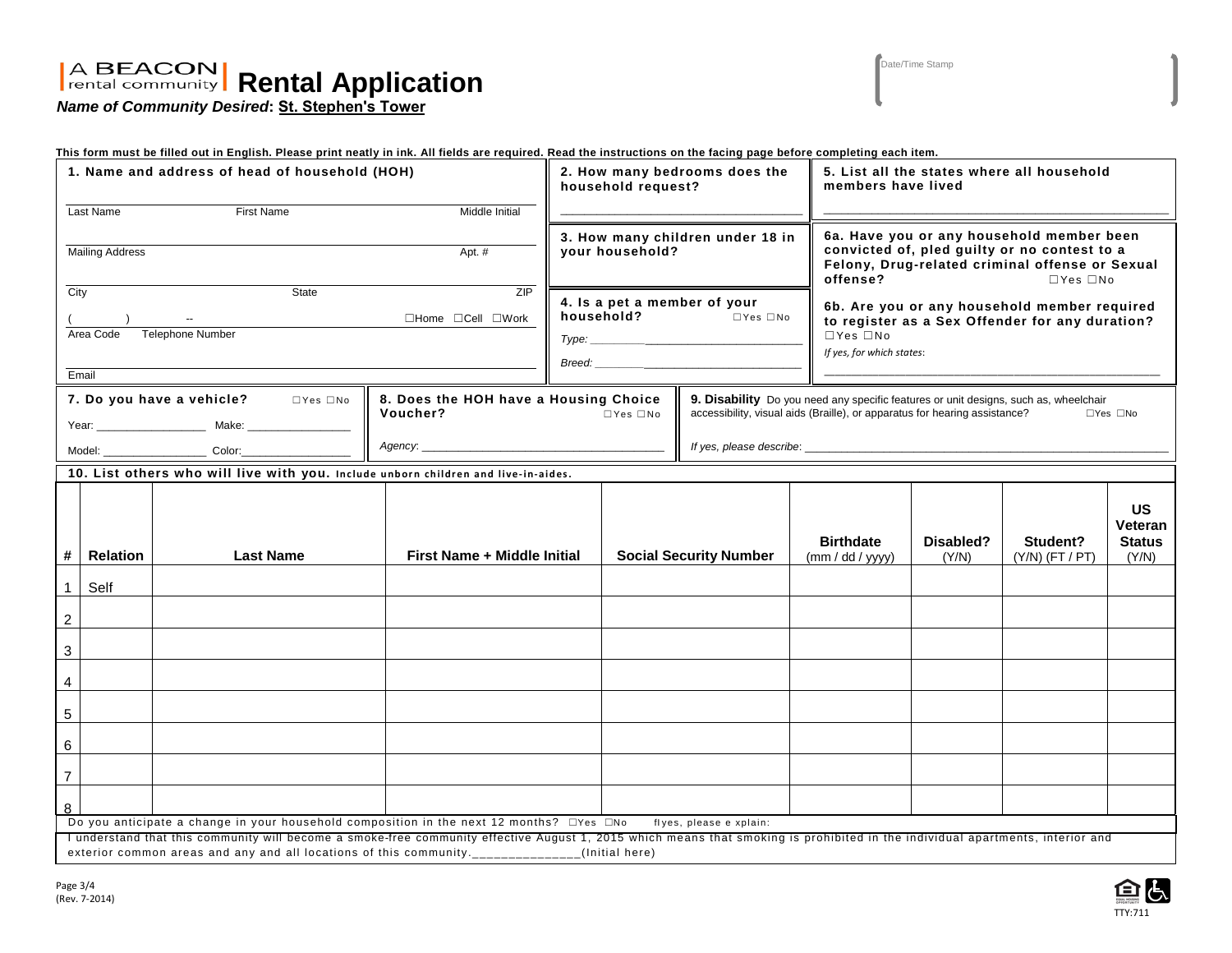| 11. List the Gender, Ethnicity, and Race of household members |                                                                                            | 12. Income and assets Provide gross (not net) amounts for all questions. |                                                                                                                                    |                                                              |                                                                                                                                                                                                                                                                                                                                                                                                                                                                                                                                                                                                                                                                                                                                                                                                                                                                                                                                                                                                                                                                                                                                                                                                                                                                                                                                                                                                                                                                                                                                                                                                                                                                                                                                                                                                                                                                                                                                      |  |  |  |
|---------------------------------------------------------------|--------------------------------------------------------------------------------------------|--------------------------------------------------------------------------|------------------------------------------------------------------------------------------------------------------------------------|--------------------------------------------------------------|--------------------------------------------------------------------------------------------------------------------------------------------------------------------------------------------------------------------------------------------------------------------------------------------------------------------------------------------------------------------------------------------------------------------------------------------------------------------------------------------------------------------------------------------------------------------------------------------------------------------------------------------------------------------------------------------------------------------------------------------------------------------------------------------------------------------------------------------------------------------------------------------------------------------------------------------------------------------------------------------------------------------------------------------------------------------------------------------------------------------------------------------------------------------------------------------------------------------------------------------------------------------------------------------------------------------------------------------------------------------------------------------------------------------------------------------------------------------------------------------------------------------------------------------------------------------------------------------------------------------------------------------------------------------------------------------------------------------------------------------------------------------------------------------------------------------------------------------------------------------------------------------------------------------------------------|--|--|--|
|                                                               |                                                                                            |                                                                          | 12a. Total monthly income<br>estimate.                                                                                             | Include income from all family members. You may              | 12b. Value of household assets<br>Assets include bank accounts, investments, and real<br>estate of all household members.                                                                                                                                                                                                                                                                                                                                                                                                                                                                                                                                                                                                                                                                                                                                                                                                                                                                                                                                                                                                                                                                                                                                                                                                                                                                                                                                                                                                                                                                                                                                                                                                                                                                                                                                                                                                            |  |  |  |
|                                                               |                                                                                            |                                                                          |                                                                                                                                    |                                                              | \$                                                                                                                                                                                                                                                                                                                                                                                                                                                                                                                                                                                                                                                                                                                                                                                                                                                                                                                                                                                                                                                                                                                                                                                                                                                                                                                                                                                                                                                                                                                                                                                                                                                                                                                                                                                                                                                                                                                                   |  |  |  |
|                                                               |                                                                                            |                                                                          | $\square$ Wages                                                                                                                    | 12c. Income Source(s) Check all that apply.<br>$\square$ SSA | $\square$ SSI – Federal                                                                                                                                                                                                                                                                                                                                                                                                                                                                                                                                                                                                                                                                                                                                                                                                                                                                                                                                                                                                                                                                                                                                                                                                                                                                                                                                                                                                                                                                                                                                                                                                                                                                                                                                                                                                                                                                                                              |  |  |  |
|                                                               |                                                                                            |                                                                          | $\square$ SSI – State                                                                                                              | $\Box$ Child support                                         | $\square$ Pension                                                                                                                                                                                                                                                                                                                                                                                                                                                                                                                                                                                                                                                                                                                                                                                                                                                                                                                                                                                                                                                                                                                                                                                                                                                                                                                                                                                                                                                                                                                                                                                                                                                                                                                                                                                                                                                                                                                    |  |  |  |
|                                                               |                                                                                            |                                                                          | $\Box$ Unemployment                                                                                                                | $\square$ Public Assistance                                  | $\Box$ Interest/annuity income                                                                                                                                                                                                                                                                                                                                                                                                                                                                                                                                                                                                                                                                                                                                                                                                                                                                                                                                                                                                                                                                                                                                                                                                                                                                                                                                                                                                                                                                                                                                                                                                                                                                                                                                                                                                                                                                                                       |  |  |  |
|                                                               |                                                                                            | $\square$ Worker's compensation                                          |                                                                                                                                    |                                                              |                                                                                                                                                                                                                                                                                                                                                                                                                                                                                                                                                                                                                                                                                                                                                                                                                                                                                                                                                                                                                                                                                                                                                                                                                                                                                                                                                                                                                                                                                                                                                                                                                                                                                                                                                                                                                                                                                                                                      |  |  |  |
|                                                               |                                                                                            |                                                                          | □ Someone pays my bills/gives me money: \$<br>/month<br>Do you anticipate a change in your household income in the next 12 months? |                                                              |                                                                                                                                                                                                                                                                                                                                                                                                                                                                                                                                                                                                                                                                                                                                                                                                                                                                                                                                                                                                                                                                                                                                                                                                                                                                                                                                                                                                                                                                                                                                                                                                                                                                                                                                                                                                                                                                                                                                      |  |  |  |
|                                                               |                                                                                            |                                                                          |                                                                                                                                    |                                                              | $\Box$ Yes $\Box$ No                                                                                                                                                                                                                                                                                                                                                                                                                                                                                                                                                                                                                                                                                                                                                                                                                                                                                                                                                                                                                                                                                                                                                                                                                                                                                                                                                                                                                                                                                                                                                                                                                                                                                                                                                                                                                                                                                                                 |  |  |  |
|                                                               |                                                                                            |                                                                          | If yes, please explain:                                                                                                            |                                                              |                                                                                                                                                                                                                                                                                                                                                                                                                                                                                                                                                                                                                                                                                                                                                                                                                                                                                                                                                                                                                                                                                                                                                                                                                                                                                                                                                                                                                                                                                                                                                                                                                                                                                                                                                                                                                                                                                                                                      |  |  |  |
|                                                               |                                                                                            |                                                                          | 13. Violence Against Women Act                                                                                                     |                                                              |                                                                                                                                                                                                                                                                                                                                                                                                                                                                                                                                                                                                                                                                                                                                                                                                                                                                                                                                                                                                                                                                                                                                                                                                                                                                                                                                                                                                                                                                                                                                                                                                                                                                                                                                                                                                                                                                                                                                      |  |  |  |
|                                                               |                                                                                            |                                                                          | Are you a victim of domestic violence?                                                                                             |                                                              | $\Box$ Yes $\Box$ No                                                                                                                                                                                                                                                                                                                                                                                                                                                                                                                                                                                                                                                                                                                                                                                                                                                                                                                                                                                                                                                                                                                                                                                                                                                                                                                                                                                                                                                                                                                                                                                                                                                                                                                                                                                                                                                                                                                 |  |  |  |
| 14. How did you hear about us?                                | 15. Landlord history of past 5 years                                                       |                                                                          |                                                                                                                                    |                                                              |                                                                                                                                                                                                                                                                                                                                                                                                                                                                                                                                                                                                                                                                                                                                                                                                                                                                                                                                                                                                                                                                                                                                                                                                                                                                                                                                                                                                                                                                                                                                                                                                                                                                                                                                                                                                                                                                                                                                      |  |  |  |
| $\Box$ Advertising:                                           | <b>Current Landlord</b>                                                                    |                                                                          |                                                                                                                                    | <b>Prior Landlord</b>                                        |                                                                                                                                                                                                                                                                                                                                                                                                                                                                                                                                                                                                                                                                                                                                                                                                                                                                                                                                                                                                                                                                                                                                                                                                                                                                                                                                                                                                                                                                                                                                                                                                                                                                                                                                                                                                                                                                                                                                      |  |  |  |
| $\Box$ Website:                                               | Address                                                                                    |                                                                          |                                                                                                                                    | Address                                                      |                                                                                                                                                                                                                                                                                                                                                                                                                                                                                                                                                                                                                                                                                                                                                                                                                                                                                                                                                                                                                                                                                                                                                                                                                                                                                                                                                                                                                                                                                                                                                                                                                                                                                                                                                                                                                                                                                                                                      |  |  |  |
|                                                               | <b>Phone Number</b>                                                                        |                                                                          |                                                                                                                                    | <b>Phone Number</b>                                          |                                                                                                                                                                                                                                                                                                                                                                                                                                                                                                                                                                                                                                                                                                                                                                                                                                                                                                                                                                                                                                                                                                                                                                                                                                                                                                                                                                                                                                                                                                                                                                                                                                                                                                                                                                                                                                                                                                                                      |  |  |  |
|                                                               | Duration                                                                                   |                                                                          |                                                                                                                                    | Duration                                                     |                                                                                                                                                                                                                                                                                                                                                                                                                                                                                                                                                                                                                                                                                                                                                                                                                                                                                                                                                                                                                                                                                                                                                                                                                                                                                                                                                                                                                                                                                                                                                                                                                                                                                                                                                                                                                                                                                                                                      |  |  |  |
| □ Social Media:                                               | If you need additional space, please check this box $\Box$ and use a blank sheet of paper. |                                                                          |                                                                                                                                    |                                                              |                                                                                                                                                                                                                                                                                                                                                                                                                                                                                                                                                                                                                                                                                                                                                                                                                                                                                                                                                                                                                                                                                                                                                                                                                                                                                                                                                                                                                                                                                                                                                                                                                                                                                                                                                                                                                                                                                                                                      |  |  |  |
| $\Box$ Friend:                                                |                                                                                            |                                                                          |                                                                                                                                    |                                                              | Certification of applicant: I/We certify that all information in this application is true to the best of my/our knowledge and I/We understand that false statements or information are punishable by law and<br>will lead to cancellation of this application or termination of tenancy after occupancy. All adult applicants, 18 or older, must sign application. In consideration for being permitted to apply for this apartment, I,<br>Applicant, do represent all information in this application to be true and that the owner/manager/employee/agent may rely on this information when investigating and accepting this Rental Application.<br>Applicant hereby authorizes the owner/manager/agent to make independent investigations to determine my credit, financial standing, criminal background, including sex offender registration history, landlord<br>history, and character standing. Applicant authorizes any person or background checking agency having any information on him/her to release any and all information to the owner/manager/employee or<br>their agents or background checking agencies. Applicant hereby releases, remises and forever discharges, from any action whatsoever, in law and equity, and all owners, managers and employees or<br>agents, both of landlord and their credit checking agencies in connection with processing, investigating, or credit checking this application, and will hold harmless from any suit or reprisal whatsoever. Beacon<br>Residential Management Limited Partnership, Agent for this community, does not discriminate on the basis of race, color, religion, sex, national origin, familial status, physical or mental disability, ancestry,<br>marital status, sexual orientation, age (except minors), or lawful source of income in the access or admission to its programs or employment, or in its programs, activities, functions or services. |  |  |  |
| $\Box$ Other:                                                 |                                                                                            |                                                                          |                                                                                                                                    |                                                              |                                                                                                                                                                                                                                                                                                                                                                                                                                                                                                                                                                                                                                                                                                                                                                                                                                                                                                                                                                                                                                                                                                                                                                                                                                                                                                                                                                                                                                                                                                                                                                                                                                                                                                                                                                                                                                                                                                                                      |  |  |  |
|                                                               | Signature of head of household                                                             |                                                                          | Date                                                                                                                               | Signature of spouse or co-head of household                  | Date                                                                                                                                                                                                                                                                                                                                                                                                                                                                                                                                                                                                                                                                                                                                                                                                                                                                                                                                                                                                                                                                                                                                                                                                                                                                                                                                                                                                                                                                                                                                                                                                                                                                                                                                                                                                                                                                                                                                 |  |  |  |
|                                                               |                                                                                            |                                                                          |                                                                                                                                    |                                                              |                                                                                                                                                                                                                                                                                                                                                                                                                                                                                                                                                                                                                                                                                                                                                                                                                                                                                                                                                                                                                                                                                                                                                                                                                                                                                                                                                                                                                                                                                                                                                                                                                                                                                                                                                                                                                                                                                                                                      |  |  |  |
|                                                               | Signature of co-head of household                                                          |                                                                          | Date                                                                                                                               | Signature of co-head of household                            | Date                                                                                                                                                                                                                                                                                                                                                                                                                                                                                                                                                                                                                                                                                                                                                                                                                                                                                                                                                                                                                                                                                                                                                                                                                                                                                                                                                                                                                                                                                                                                                                                                                                                                                                                                                                                                                                                                                                                                 |  |  |  |

PENALTIES FOR MISUSING THIS CONSENT: Title 18, Section 1001 of the U.S. Code states that a person is guilty of a felony for knowingly and willingly making false or fraudulent statements to any department of the United States Government. HUD and any owner (or any employee of HUD or the owner) may be subject to penalties for unauthorized disclosures of improper use of information collected based on the consent form. Use of the information collected based on this verification form is restricted to the purposes cited above. Any person who knowingly or willingly requests, obtains or discloses any information under false pretenses concerning an appl Page 4/4 or participant may be subject to a misdemeanor and fined not more than \$5,000. Any applicant or participant affected by negligent disclosure of information may bring civil action for damages, and seek other relief appropriate, against for misusing the social security number contained in the Social Security Act at 208 (a) (6), (7) and (8). Violation of these provisions are cited as violations of 42 U.S.C. 408 (a) (6), (7) and (8).

(Rev. 7-2014)